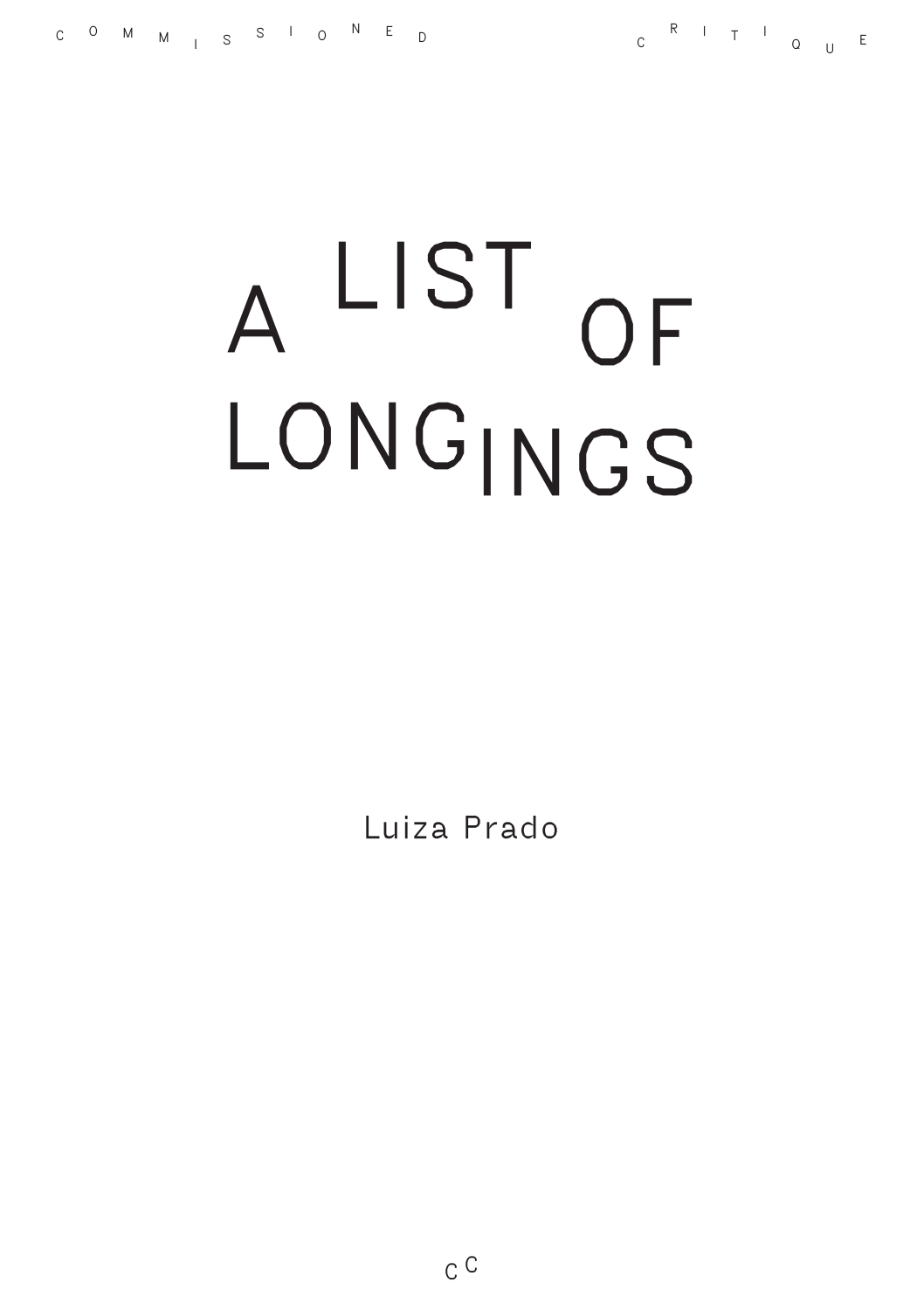A blank sheet of paper. A text cursor blinks on the white background with unnerving regularity. Paint slowly dries on a brush. A pencil sits, untouched. Time is now measured in terms of infection rates, incubation periods and statistics of death. There are no plans; no travel, no certainties. There is no tomorrow, only today. The present stretches into the unknown.

For the past two and a half months, a global pandemic has brought all cycles of what many had been accustomed to understand as normality to an abrupt halt. No aspect of life has remained untouched by COVID-19, a highly infectious illness spread – as far as we now know, in May 2020 – predominantly through contact with other human beings. Around the world, to varying degrees, streets had to be emptied, cafés and restaurants closed, and gatherings with friends, family and loved ones living in different households banned. With all social contact suspended, stillness became the only option.

Perhaps time stopped when notices of postponements, cancellations and redundancies started arriving – an ominous litany of unpredictable duration and deep repercussions for all those navigating the precarious life of freelancing, zerohour contracts, gig work, migration and displacement. Perhaps it stopped when people yearning for closeness, for exchange, for collective experience, found themselves scattered across cities, countries, continents. Perhaps it stopped when borders became more and more ossified; the walls of countries, states, cities, neighborhoods, buildings, apartments and houses resonating, louder and louder, with the structures of power they materialise. Perhaps time stopped when loss crept closer and closer, and even being together in mourning became impossible. Insurmountable distances, amplified by the stillness.

This stillness did not take over, however, in quite the same way everywhere. Unlike most other European nations, the Netherlands initially adopted the approach known as 'herd immunity', which – instead of focusing on containing the virus by all means possible – starts from the premise that allowing the infection to spread in a controlled manner creates widespread resistance throughout the population. Implicit in this strategy is the idea that the consequent loss of human life, as well as the immense suffering inflicted on both healthy and sick, are fair prices to pay for maintaining a semblance of normality in society's day-to-day activities. Ultimately, it is part of a larger political project meant to normalise the perception of certain lives as disposable, sacrifices at the altar of productivity and capital. A selective stillness, however, cannot prevent the suspension of time caused by a pandemic.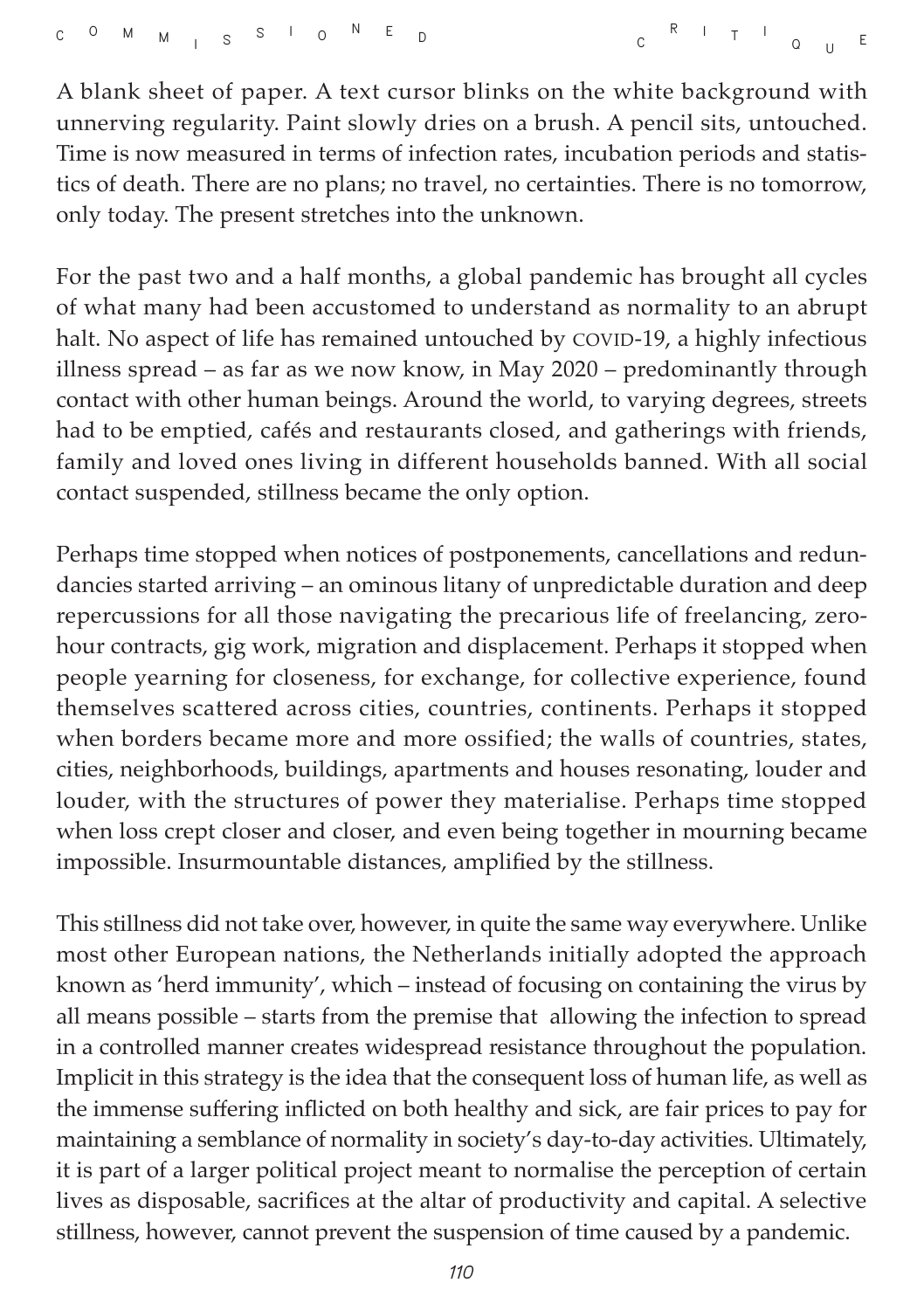It is within this context that, on March 13th 2020, the Sandberg Instituut closed its doors – temporarily, but without a fixed date for reopening. Of course, at a time when uncertainty permeates the very air we breathe, shuttering the physical space of the institution is a necessity, rather than a choice. The Netherlands' official 'intelligent lockdown' strategy couldn't feasibly work within the busy,

bustling context of a school. On top of which, the strategy had already been criticised by many experts *<sup>1</sup>* as potentially endangering the lives of people with conditions that make them more susceptible to the virus.

*1* **Anna Holligan, 'Coronavirus: Why Dutch lockdown may be a high-risk strategy' in** *BBC News* **5 April 2020. Accessed through: [https://www.bbc.](https://www.bbc.com/news/world-europe-52135814) [com/news/world-europe-52135814](https://www.bbc.com/news/world-europe-52135814) on 25 May, 2020.**

I was first invited to write a 'commissioned critique'

piece on the Sandberg Instituut during a teaching visit in early March 2020. Assuming there would be long lines at the airport due to mounting anxiety about the virus, I arrived extra early for my flight from Berlin Schoenefeld to Amsterdam Schiphol on March 4th. I couldn't have been more mistaken. Schoenefeld was virtually empty, a strange wasteland lit by fluorescent lamps mounted on white ceiling tiles. Schiphol wasn't as deserted as Schoenefeld. Still, a vague sense of discomfort permeated the airport, which was noticeably emptier than usual. I washed my hands, thoroughly.

If standing in close proximity to others was becoming a reason for uneasiness in places of high circulation, that feeling seemed to still be absent at the Sandberg. Teaching and giving a talk at the institute over the next few days, I was struck by the sense of community and proximity shared by staff and students alike. There was a familiarity in the way people worked together, shared a table at lunch, brought tea or coffee during class breaks. There were unexpected encounters, multilingual conversations in close proximity, people snacking on food from the same bowl, dancing together, sharing a drink. Small expressions of community that, right now, feel like privileges from a past world. A world that, most likely, will never be the same again.

Returning from this trip on March 7th – less than a week before the Sandberg made the decision to close its doors – the tension at Schiphol Airport had noticeably increased. With each passing moment the invisible threat of the virus drew closer; yet, it was impossible to predict the dramatic escalation that would occur in the days that followed. With the closing of the institute, many students were left adrift, untethered and uncertain about how to proceed.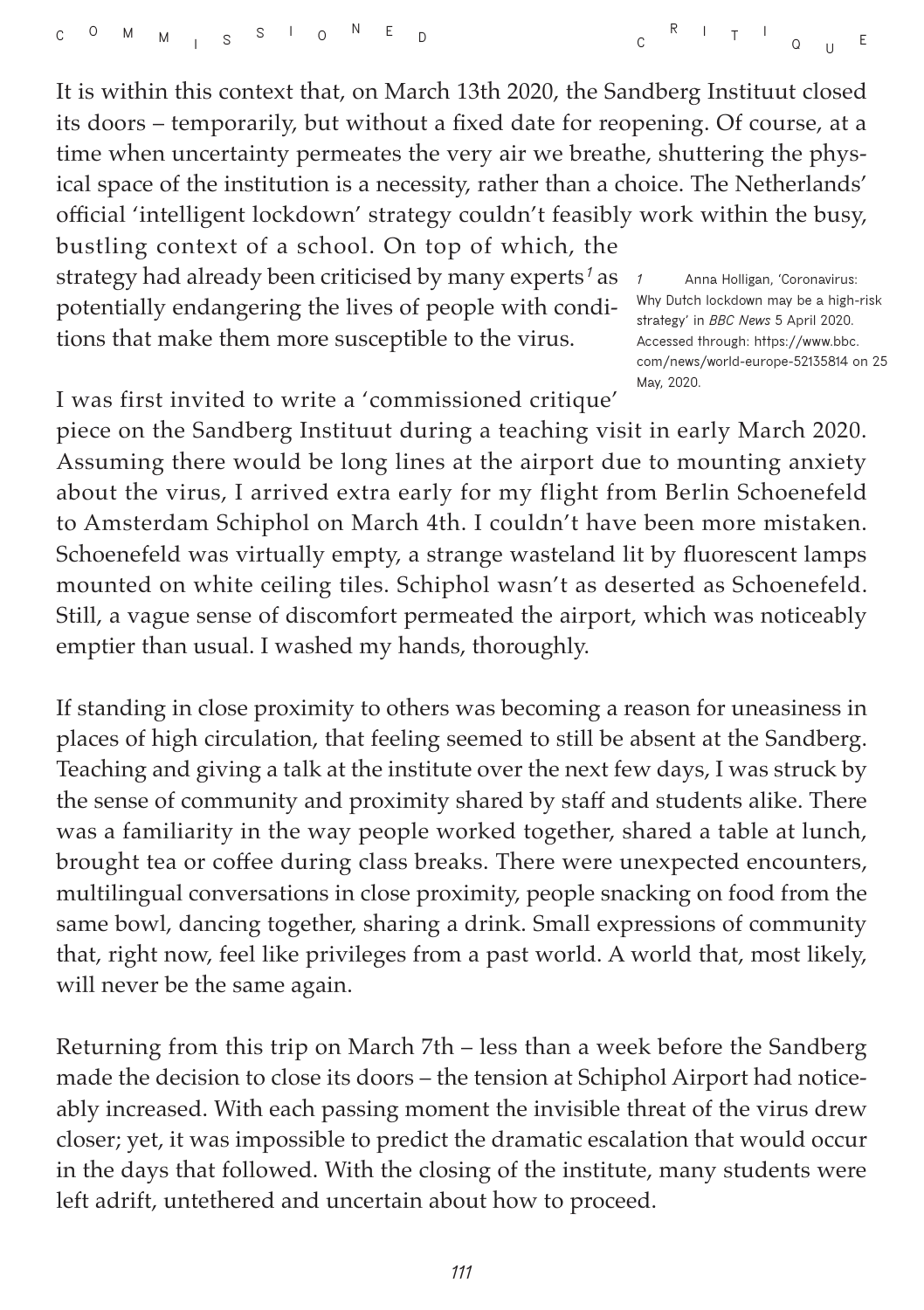$R \tI \tT \tO$ **<sup>Q</sup> <sup>U</sup> <sup>E</sup>**

Granted, the lived experience of uncertainty and anxiety has unfolded differently for everyone at the Sandberg. International students make up a significant part of the institute's enrollment. Of these, many come from outside the European Union. There is an enormous personal, financial and psychological investment implicated in moving to a new country. One has to learn new ways of being and thinking. For many, this also entails dealing with new manifestations of xenophobia, sexism and racism, specific to this new reality. Being away from one's family, friends and place of origin is difficult at the best of times. During a pandemic, this physical distance acquires an almost unbearable weight.

It is amongst these multiple tensions and uncertainties that, in the days following the announcement of the Sandberg's closure due to the pandemic, students felt the need to establish a closer dialogue with the institution. They made their demands known through an open letter, addressed to the Gerrit Rietveld Academie's executive board members, Annelies van Eenennaam, Jurgen Bey and Ben Zegers. In an interview for this essay, two Sandberg students described this gesture as a way to demand more transparency from the institute about the next steps to be taken in response to the pandemic. They felt that their voices, as students, were not being heard outside of the Sandberg, in the institute's negotiations with the Dutch government. In addition, due to the relative independence with which departments operate, there was uncertainty amongst the student body as to whom they should communicate their needs and concerns.

There were – and still are – many unanswered questions. With the physical space of the Sandberg inaccessible for the foreseeable future, what would teaching look like? Could the school offer its students some form of support in a time of extreme political, social and economic uncertainty? What mechanisms were in place to provide assistance to students left in a particularly vulnerable position due to their visa situations, financial conditions, housing or other factors? How could the institute use its power of negotiation with the Dutch government to advocate for better assistance for students – particularly those who come from outside of the European Union with less access to social support structures? What happens to the significant fees paid by students for a semester of teaching that will not, ultimately, happen in quite the same way?

All of these questions are key, not only to the near future of the Sandberg, but also to many other educational institutions. With second and third waves of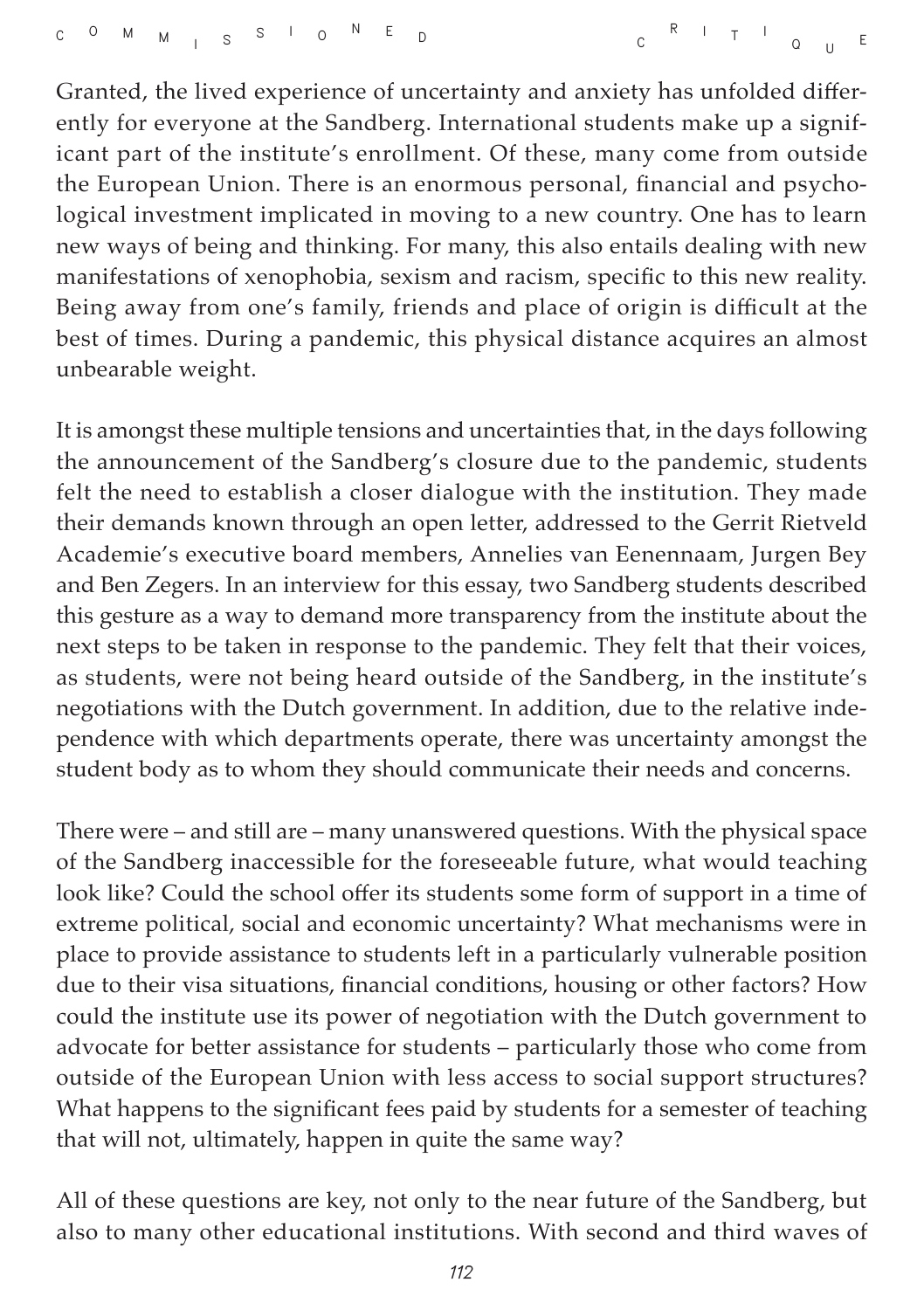*2* **Zulfikar Abbany, 'Coronavirus: When will the second wave of infections hit?' in:** *Deutsche Welle* **14 May, 2020. Accessed through: [https://www.dw.com/](https://www.dw.com/en/coronavirus-when-will-the-second-wave-of-infections-hit/a-53435135) [en/coronavirus-when-will-the-second](https://www.dw.com/en/coronavirus-when-will-the-second-wave-of-infections-hit/a-53435135)[wave-of-infections-hit/a-53435135](https://www.dw.com/en/coronavirus-when-will-the-second-wave-of-infections-hit/a-53435135) on 30 May, 2020.** infection predicted to appear in future,*<sup>2</sup>* the ways in which we approach learning, exchange and education will need to change. In an article recently published on *Al Jazeera*, historian of science and epidemics Dr. Edna Bonhomme remarks:

 $R$  **I T I** 

**<sup>Q</sup> <sup>U</sup> <sup>E</sup>**

**Pandemics do not materialise in isolation. They are part and parcel of capitalism and colonisation. […] products of capitalism – from war to migration to mass production and increased travel – contribute massively to the proliferation of diseases. In the world that we live in, where capitalism and the remnants of colonialism fuel wars, unprecedented migration waves, public health crises and an increasing dependency on international and intercontinental travel, epidemics are inevitable. And, as the COVID-19 outbreak makes crystal clear, no countries, including the members of the Global North, are immune to these outbreaks.***<sup>3</sup>*

Teaching doesn't happen in a vacuum; education cannot be removed from the context in which it unfolds. Learning is a process of responding to the world. The closing of the Sandberg is a product and

*3* **Edna Bonhomme, 'What coronavirus has taught us about inequality' in: Aljazeera, 17 March 2020. Accessed through: [https://www.aljazeera.com/](https://www.aljazeera.com/indepth/opinion/coronavirus-taught-inequality-200316204401117.html) [indepth/opinion/coronavirus-taught-ine](https://www.aljazeera.com/indepth/opinion/coronavirus-taught-inequality-200316204401117.html)[quality-200316204401117.html](https://www.aljazeera.com/indepth/opinion/coronavirus-taught-inequality-200316204401117.html) on 28 May, 2020.**

consequence of the broader structures that govern the ways in which we move through the world and relate to one another. Likewise, moving towards online teaching formats is, unfortunately, not a simple task. It requires a full revision of course content, as well as a significant readjustment in the expectations of both students and staff. This, obviously, is a difficult transition across all disciplines and approaches – and one that had to take place at a moment's notice.

The shift to online teaching means the loss of a certain spontaneity and the fluidity of in-class interactions and conversations. Speaking to a computer simply does not feel the same as speaking to others while sitting in the same room together, sharing the same space. In our interview, the students expressed that teaching at the Sandberg traditionally works in a very face-to-face manner – a dynamic that was brought into disarray by the pandemic. Online teaching requires a complete reshuffling of established structures, added to which, there are pressing questions pertaining to online privacy, considering the fraught political moment we are living through in most of the world.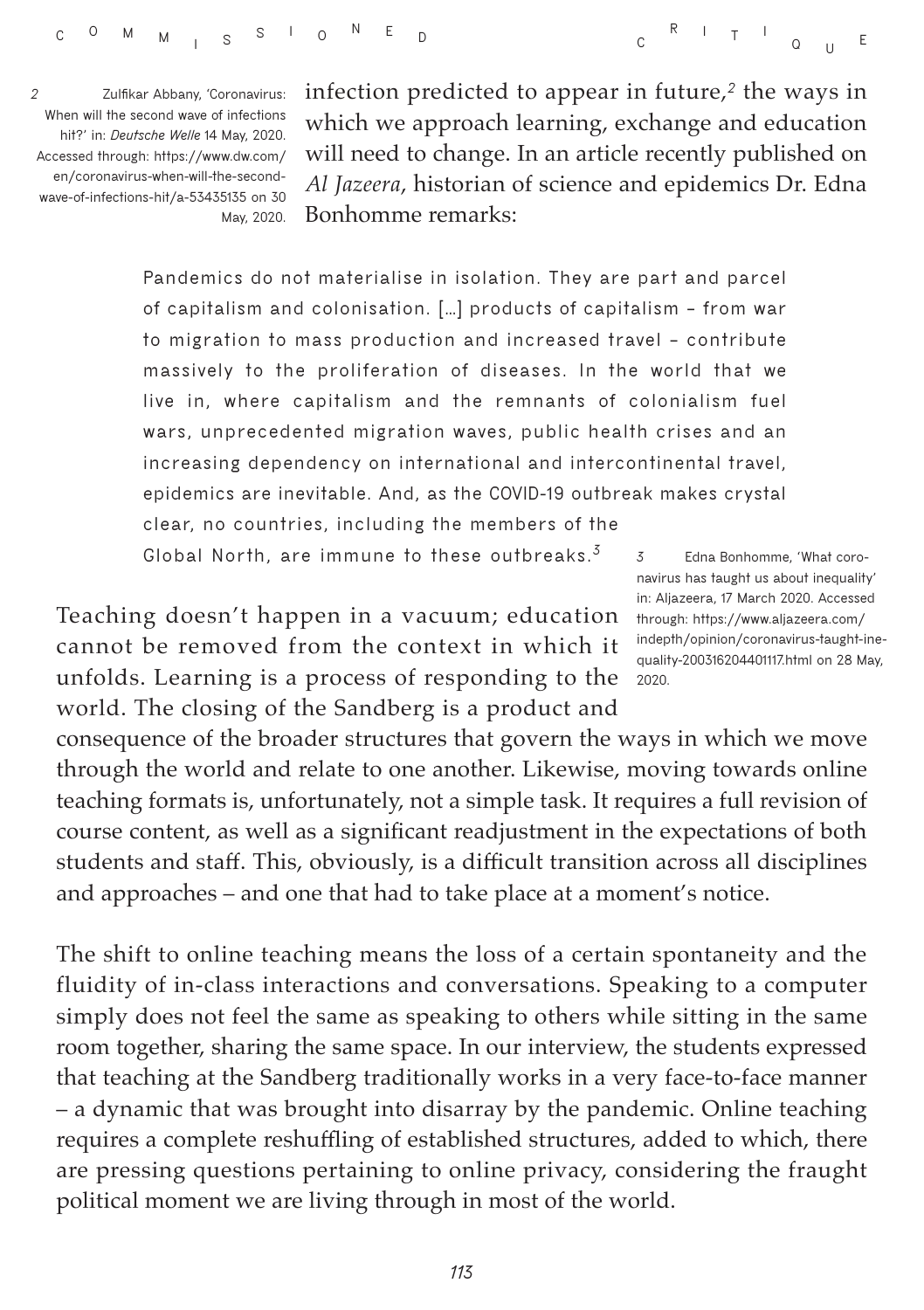There are, too, concerns about access. One cannot assume that all students own or can use adequate equipment to access a seemingly simple online teaching session. In an informal conversation, a professor at an architecture course in Germany told me that, at the beginning of lockdown, he created a poll for his students to assess their learning and working conditions at home. He was surprised to learn that a significant number of his students did not, in fact, have a computer of their own, and either relied on the institution's equipment in order to do their work, or sharing a computer with others in their household. Over the past several weeks, I've heard similar accounts from professors in a number of different institutions, fields and countries. My own students at the University of the Arts in Berlin have recounted similar stories. For students in fields where access to specific (and often expensive) equipment, materials and technical supervision is vital, this question becomes even more pressing. How is it possible, then, to continue one's education within this context?

Furthermore, regardless of discipline or interests, all students have to deal with a variety of issues relating to their living and working conditions, from lack of privacy at home, to the loss of access to libraries and quiet study rooms; a long list of hurdles, with no immediate solution in sight. How do processes of mutual learning amongst peers – part of the very foundation of education – take place within these new parameters? How do we work around the limitations of this new context and learn to circumvent its hurdles? How do we nurture caring and healing learning environments at a time when most people, both staff and students, suddenly find themselves under enormous pressure? How can an educational institution support its students in face of a massive, unforeseen event that is actively causing human suffering on a global scale, and for which there is no set end in sight? How do we hold space for the grief, fear and anxiety inherent to this situation?

For many students and staff, the COVID-19 crisis has also assumed deeply personal contours. In the past several weeks, we might have seen a parent or relative fall ill and felt the deep fear of loss compounded by the weight of distance. Some of us might have been directly affected by loss, touched by grief that acquires new dimensions through distance and isolation. A sneeze or a cough, things that ordinarily would not incite any particular worry, might have caused us to become suddenly, sharply aware of our breathing, of the rhythm of our bodies, wondering if we were infected, or had infected someone else. Some of us might have, indeed, become sick. Faced with sudden isolation, most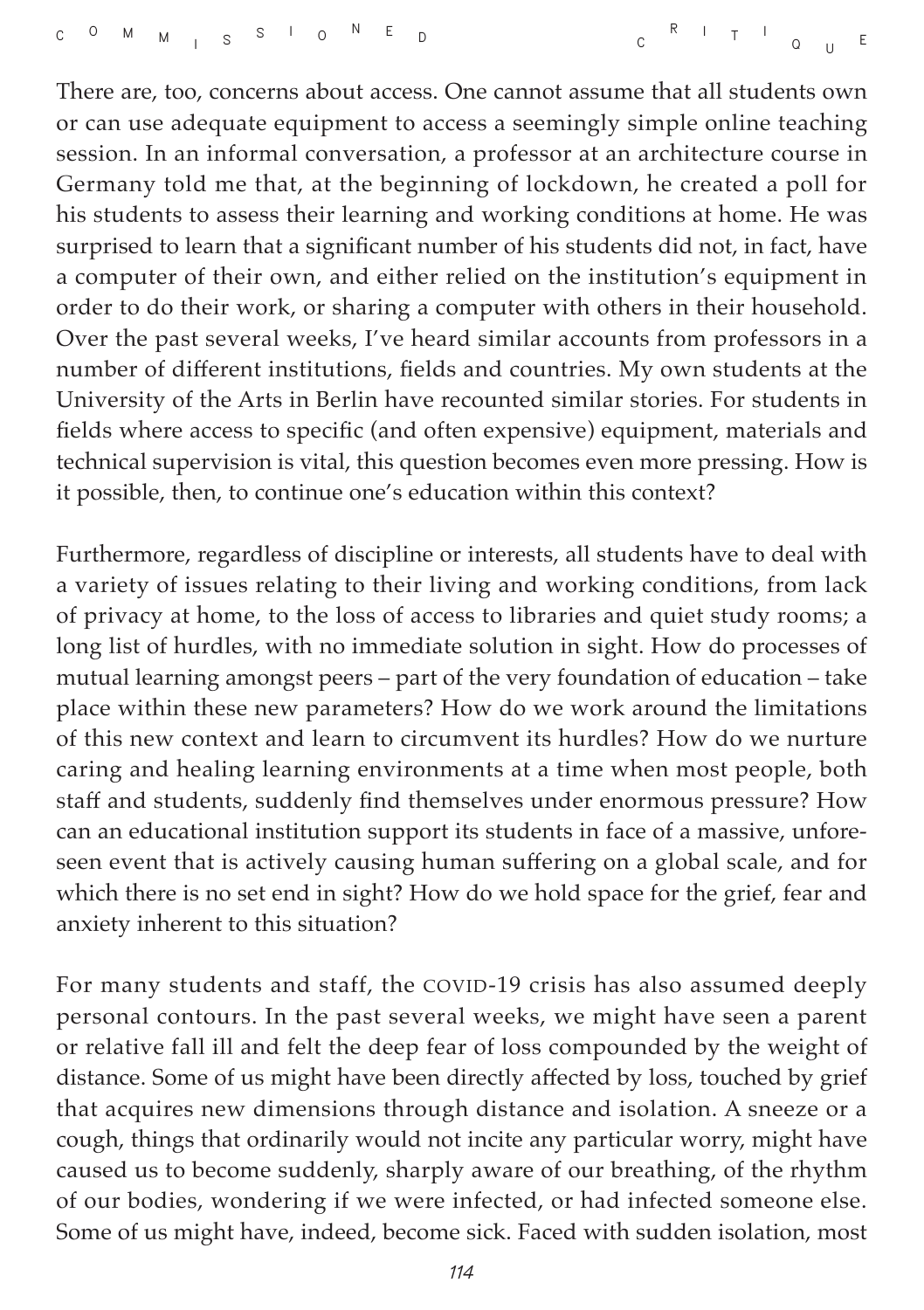of us might have realised how deeply and fundamentally we rely on touch, on human connection and presence.

There are, additionally, a number of practical anxieties associated with the expectations and results of the educational process. For students set to graduate in the coming months, this means a profound uncertainty in relation to how final projects will be completed, as well as how and when the graduation exhibition and ceremony will take place. There is the anxiety of graduating in the context of an impending, deep economic depression, where positions in academia and in the market, as well as funding for arts and culture, are set to shrink significantly. For newly arrived students, the pandemic compounds the inherent difficulties of a change of environment and the subsequent process of adaptation. For all, there is a palpable frustration in not being able to enjoy the environment of the Sandberg – with all the spontaneous exchanges that it entails – as well as being suddenly separated from friends and peers that, typically, offer an important emotional support system.

There is, too, the – often internal – pressure that many feel to extract as much knowledge and experience as possible from a course in which they have invested significant amounts of time, effort and money. In our interview, the students remarked that the uncertainty and anxiety are particularly present due to the lack of a contingent plan of action by the Sandberg that would offer participants a way to make up for lost time when the crisis breaks. Enrolling at a higher education institution in the Netherlands isn't cheap – especially for non-EU citizens. There is, as of now, no option for pausing enrollment at the Sandberg until the pandemic is over. The general attitude seems to tend towards a form of asceticism, to weather the turbulence for as long as possible.

Indeed, the economic question is a pressing one. In our interview, the students expressed the feeling that the Sandberg's initial response to the crisis privileged EU citizens. Many students, particularly those for whom employment options are limited due to visa restrictions, rely on gig work, zero-hour contracts, unregistered job, and other 'informal' occupations to fund their studies. With the COVID-19 crisis, the source of income for many was wiped out in the matter of a day, and the emergency financial assistance offered by the Dutch government – a non-renewable  $€250$  monthly fund, to be paid for a total of three months

*4* **Later this was extended to May, June and July.** – felt insufficient.*<sup>4</sup>* Non-EU citizens often don't have access to the full spectrum of local social support programmes.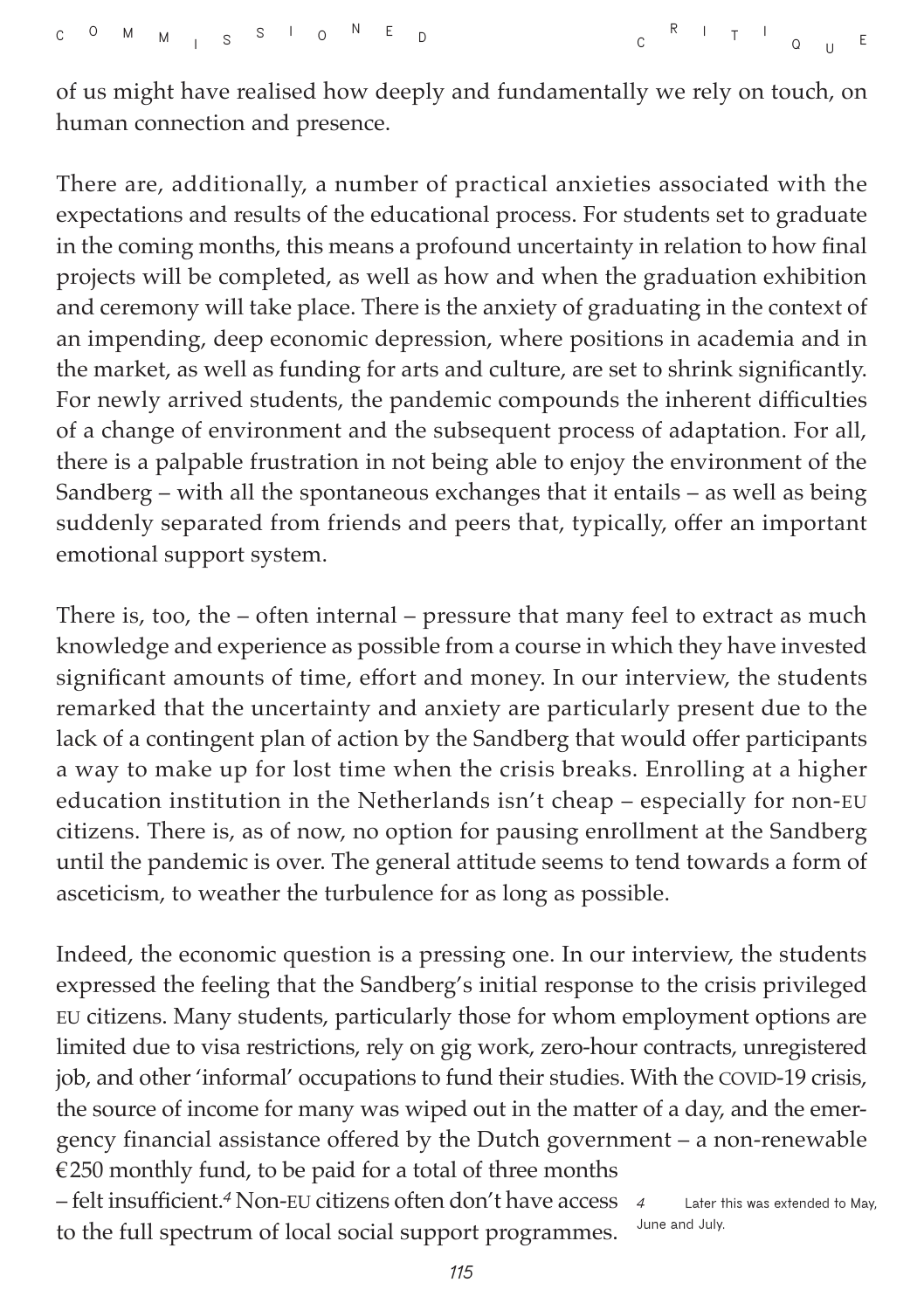This, compounded by the fact that many of these students have less of a safety net due to distance from families and relatives or economic conditions in their home countries, amongst other factors, makes them particularly vulnerable. The tuition alone at the Sandberg amounts to  $\epsilon$ 500 a month. Add to this the steep housing costs in the Amsterdam region, food, and other basic expenses, and the outlines of a genuinely alarming situation start to emerge. The two students with whom I spoke were careful to clarify that they did not know the financial situation of the institute, and that more transparency in relation to internal decision making in response to the crisis would have helped them feel more in touch with the process, and, most importantly, more qualified to make informed decisions about their future.

Yet, in spite of all these difficulties, I still noticed a deep sense of collectivity and camaraderie withing the Sandberg student body. Self-organisation, the students told me, has always been present in the dynamic of the institute – an affirmation that brought me back to the few days spent there in early May, observing students and staff bring snacks to share in class, set up a table with a small amplifier and drinks for an impromptu party. In his influential book *Pedagogy of the Oppressed* (originally published in 1968), educator Paulo Freire remarks that, very often, oppression becomes sedimented, imprinted into the mind of the oppressed. This, according to Freire, is part of the process through which the oppressed are stripped of their humanity and agency. The pedagogy of the oppressed, Freire states, is a humanist approach to learning which must be formed "*with*, not *for,* the oppressed

*5* **Paulo Freire,** *Pedagogy of the Oppressed***, New York: Continuum, 2005, p. 48.**

(whether individuals or peoples) in the incessant struggle to regain their humanity."*<sup>5</sup>* Such a pedagogy "makes oppression and its causes objects of reflection by the oppressed," fostering the political engagement

*6* **Ibid.**

that constitutes the necessary foundation for liberation.*<sup>6</sup>* Freire warns us that emancipation and liberation cannot, 6

however, be bestowed by

others; they must emerge as a result of *conscientização,<sup>7</sup> 7* **Ibid., p. 67.** that is, the process of the oppressed gaining conscience

about their humanity, even in face of adverse circumstances. He remarks:

**not even the best-intentioned leadership can bestow independence as a gift. The liberation of the oppressed is a liberation of women and men, not things. Accordingly, while no one liberates himself by his own efforts alone, neither is he liberated by others.***<sup>8</sup> 8* **Ibid., p. 66.**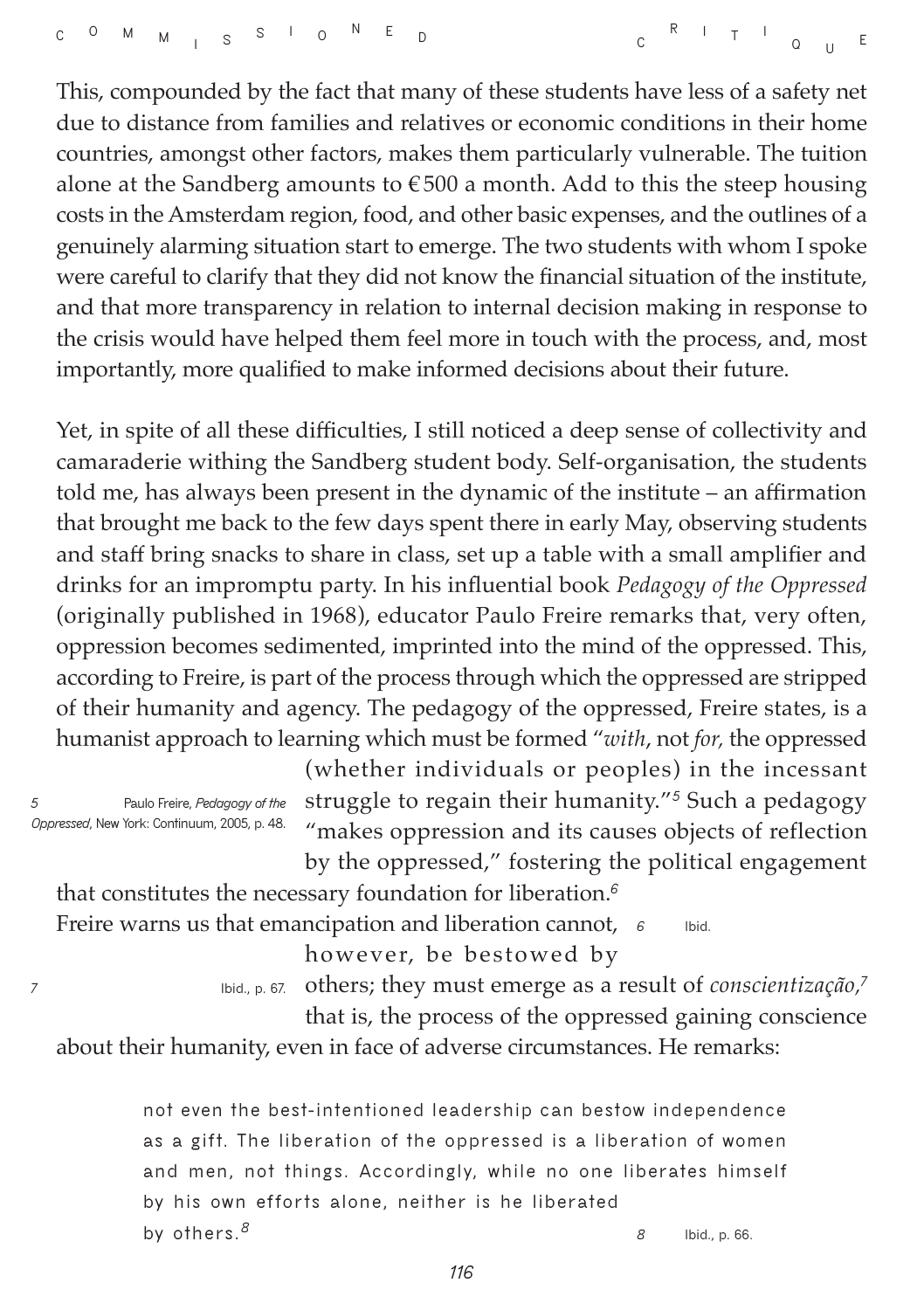Starting from an understanding of pedagogy as a political endeavor, Freire reasons that in order to combat systemic and persistent inequality a radical shift in educational models is crucial. He thus proposes the educational project as an alternative to traditional education. Educational projects are problem-posing endeavors, in which people may cultivate "their power to perceive critically the way they exist in the world with which and in which they find themselves;

they come to see the world not as a static reality, but as a reality in process, in transformation."*<sup>9</sup>* Revolutionary education cannot subscribe to what he calls the *9* **Ibid., p. 83.**

**<sup>R</sup> <sup>I</sup> <sup>T</sup> <sup>I</sup>**

**<sup>Q</sup> <sup>U</sup> <sup>E</sup>**

"banking concept of education," in which the educator deposits knowledge that the students subsequently collect.*<sup>10</sup>* Instead, the authoritarianism that constructs a hierarchy between  $\omega$ student and teacher must be left behind, so that all involved parties become responsible for the educational process. Though navigating extraordinary circumstances, the impulse towards action and liberation, *10* **Ibid., p. 72.**

towards solidarity and collectivity demonstrated by Sandberg students remains present. It is this, more than anything else, that can carry the institute through this extended present, towards whatever the future brings.

Dr. Luiza Prado de O. Martins is an artist and researcher whose work examines themes around fertility, reproduction, coloniality, gender, and race. In her doctoral dissertation she approaches the control over fertility and reproduction as a foundational biopolitical gesture for the establishment of the colonial/modern gender system, theorizing the emergence of 'technoecologies of birth control' as a framework for observing – and resisting, disrupting, troubling – colonial domination. Her ongoing artistic research project, A *Topography of Excesses*, looks into encounters between human and plant beings within the context of indigenous and folk reproductive medicine, approaching these practices as expressions of radical care. She is a founding member of [Decolonising Design](http://www.decolonisingdesign.com/).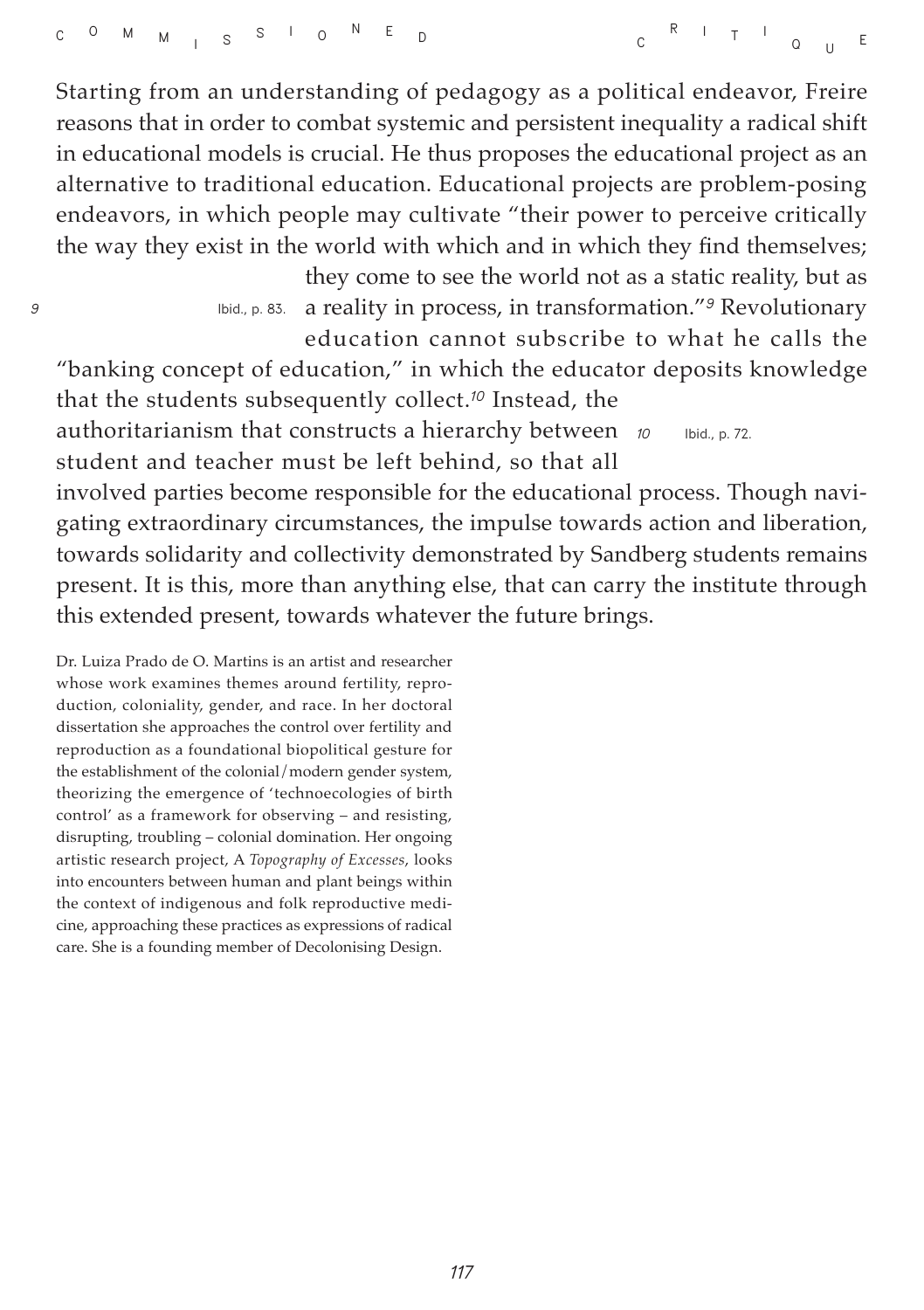|  |  |  |  |  |  |  |  |  |  |  | C <sup>O</sup> M <sub>M I</sub> S <sup>S</sup> I O <sup>N</sup> E <sub>D</sub> |  | $R$ $T$ $T$ |  |  |  |  |
|--|--|--|--|--|--|--|--|--|--|--|--------------------------------------------------------------------------------|--|-------------|--|--|--|--|
|--|--|--|--|--|--|--|--|--|--|--|--------------------------------------------------------------------------------|--|-------------|--|--|--|--|

**<sup>Q</sup> <sup>U</sup> <sup>E</sup>**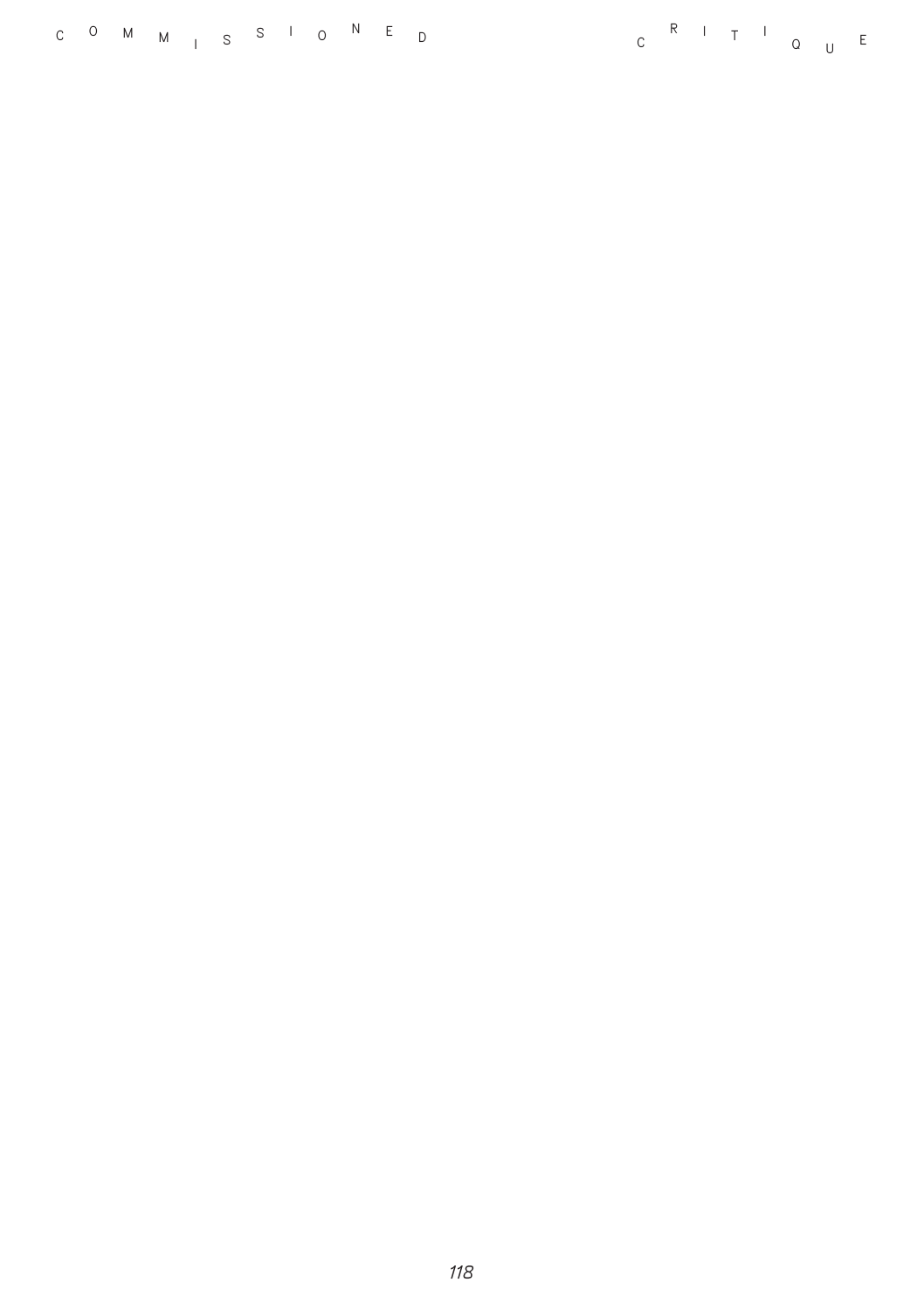|  |  |  |  |  |  |  |  |  |  |  | C <sup>O</sup> M <sub>M I</sub> S <sup>S</sup> I O <sup>N</sup> E <sub>D</sub> |  |  |  | $R + T$ |  |
|--|--|--|--|--|--|--|--|--|--|--|--------------------------------------------------------------------------------|--|--|--|---------|--|
|--|--|--|--|--|--|--|--|--|--|--|--------------------------------------------------------------------------------|--|--|--|---------|--|

**<sup>Q</sup> <sup>U</sup> <sup>E</sup>**